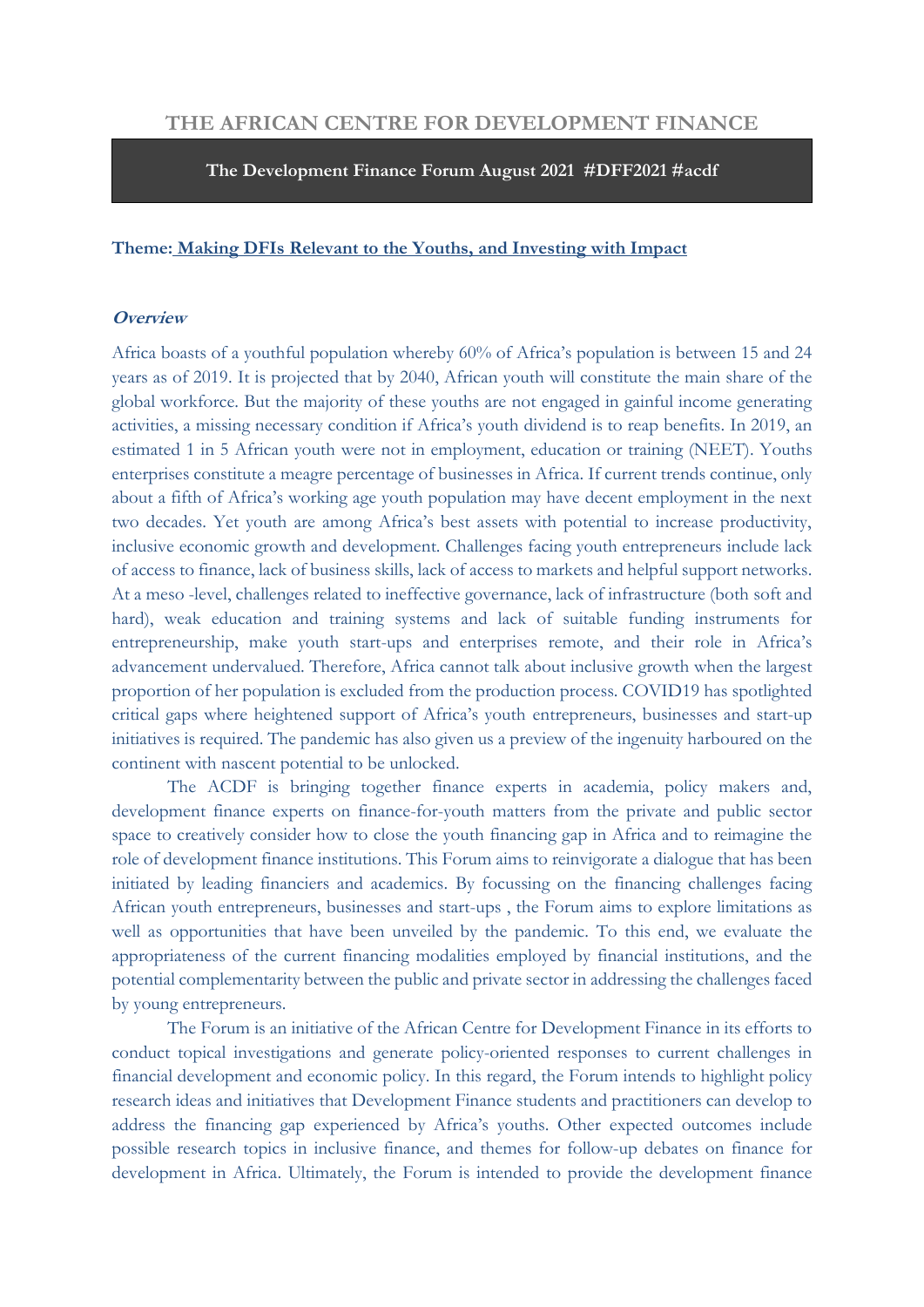ecosystem with insights into the entry points to providing finance to the young entrepreneurs. To break the narrative that Africa often lags behind, The ACDF is partnering with the Institute for Future's Research, to provide foresight that can further assist financiers on how to invest effectively.

## **How it will work**

The Forum will comprise of two sessions. The first session will provide an overview of the current landscape and possible future needs of African youth entrepreneurs. We have partnered with Institute for Futures Research to provide a futurist lens. This is crucial given the pace of change in global outlooks and increasing levels of uncertainty. Experts will also highlight the challenges and opportunities that DFIs ought to act upon in their attempts to service youth entrepreneurs as a vital group of economic agents. Practitioners will then share innovative financial vehicles that may be used to serve the youths, who are also technologically savvy. The second session will feature innovative approaches of mobilising development finance and investing efficiently especially in developing and emerging economies. Experts will highlight issues related to the structure of Africa's financial sector which call for novelty in mobilising resources domestically, and undertaking investments which have real impact to society.

#### **Who will attend***?*

- Dev Finance Institutions (WB, AfDB, IFC, AfriExim, DBSA, etc)
- Youths entrepreneurs
- Financial sector practitioners and policy makers
- Think tanks/Academia
- USB Students (Dev Finance, MBA Fin4Dev)
- Dev Finance Alumni
- The ACDF Board

## **About the African Centre for Development Finance (ACDF)**

The ACDF is a research, educational and service institution, of the University of Stellenbosch Business School. It was constituted in 2017 with a focus on three topical areas namely: Development Finance, Inclusive Finance and Financial Markets Development in Africa. The Centre conducts theoretical and empirical research, as well as policy-oriented investigations responding to current challenges in financial development and economic policy. It also undertakes projects and consultancy services commissioned by clients in the private and public sectors; provides non-degree programmes in development finance areas for public and private financial institutions as part of capacity building in Africa and; liaises with international financial institutions, development banks, microfinance institutions and consulting companies operating in the development finance milieu.